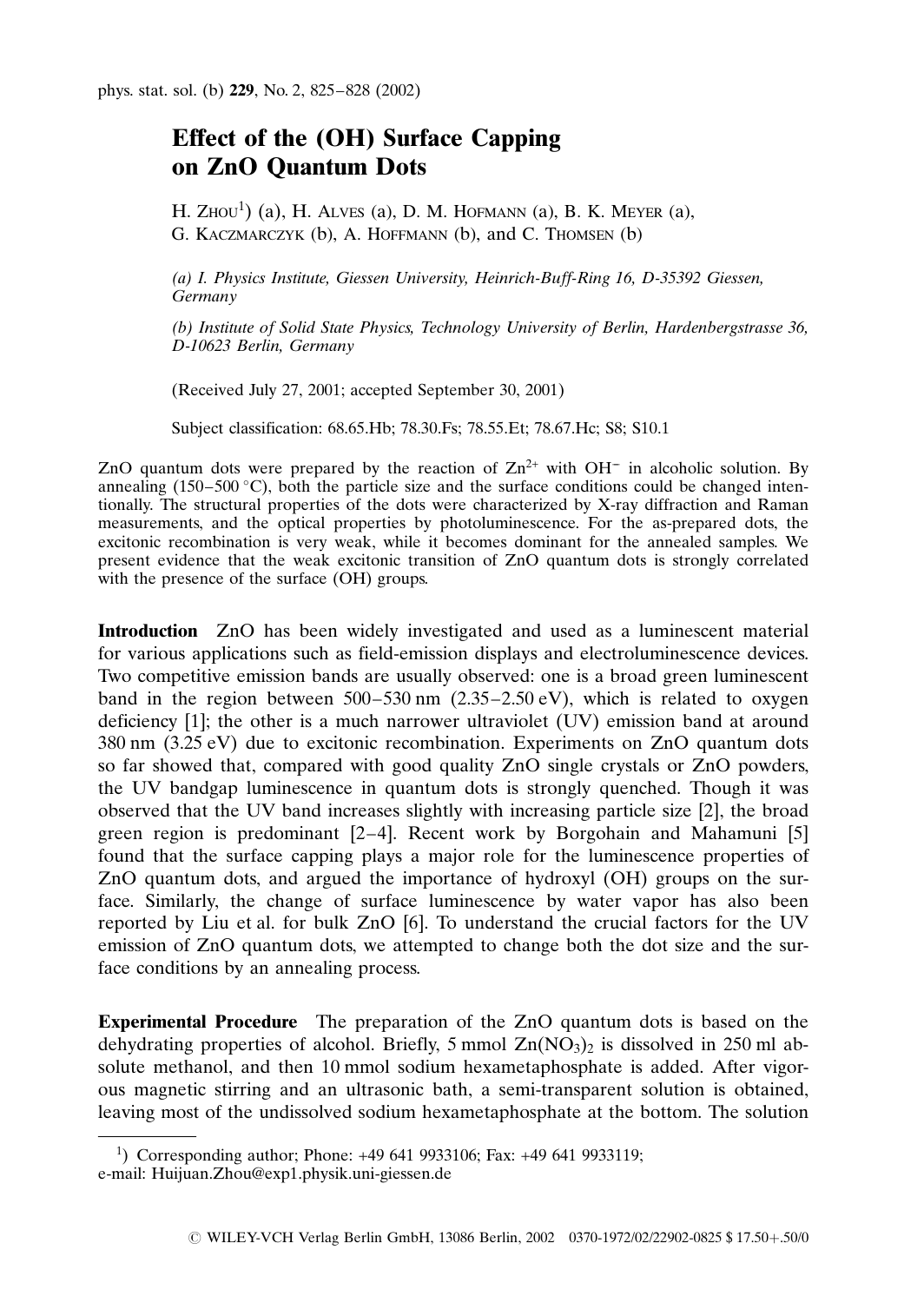is separated from the undissolved residue. 10 mmol NaOH powder is added to another 250 ml methanol and placed into an ultrasonic bath to destroy the weakly soluble powder. Slowly mixing the two solutions at first gives a transparent solution. With the addition of  $Zn^{2+}$ , the solution gradually becomes opalescent. By centrifugation, a white solid is separated from the solution. Washing the solid with a mixture of 70% methanol and 30% distilled water and then air drying leads to a white powder. This preparation procedure is comparable to the one described in [3]. The samples used in this work were obtained by annealing the powder in air at different temperatures from  $150-500$  °C for 30 min. In comparison, highly purified bulk ZnO powder (Aldrich Co.),  $Zn(OH)_{2}$ , and  $Zn(OH)_{2}$  (150 °C), i.e., a  $Zn(OH)_{2}$  sample annealed in air at 150 °C for 30 min, were studied as reference samples.  $Zn(OH)_2$  precipitation was obtained by mixing  $Zn(NO<sub>3</sub>)<sub>2</sub>$  and NaOH aqueous solution. It is well established that  $Zn(OH)<sub>2</sub>$  prepared in this way is amorphous.

The samples were characterized by X-ray diffraction (XRD) and Raman measurements. Room temperature photoluminescence (PL) was excited by the 325 nm line of a He-Cd laser.

Results and Discussion Figure 1 shows the X-ray diffraction pattern of ZnO quantum dots and the reference samples. In the as-prepared unannealed sample (curve a) the diffraction peaks related to wurtzite ZnO are considerably broad. Upon annealing the diffraction peaks become more intense and narrower (curve b), indicating increasing crystallinity and size. The average size of the particles can be estimated from the halfwidth of the diffraction peaks applying the Scherrer formula [7], and is approximately 4.3 nm in diameter for the unannealed sample, and 7.0 nm for the sample annealed at 500 C. Samples annealed at intermediate temperatures have intermediate sizes. The dot sizes are comparable to the exciton Bohr radius  $a<sub>B</sub>$  of ZnO ( $a<sub>B</sub> = 1.8$  nm).

In addition to the ZnO diffraction pattern, a peak at  $59.5^\circ$  is observed, as indicated by the arrow in Fig. 1. It decreases upon annealing and vanishes above 300 °C. A diffraction peak at the same angle is also present in the XRD spectrum of the freshly prepared  $Zn(OH)$ <sub>2</sub>, and this makes it very likely that it is related to  $Zn(OH)$ <sub>2</sub>. In the  $Zn(OH)$ <sub>2</sub> (150 °C) sample the 59.5° diffraction peak decreases, and sharp ZnO peaks appear. The line width gives evidence that in this case rather large ZnO particles ( $\approx$ 24 nm) are formed. The important point here is that upon annealing  $Zn(OH)$ <sub>2</sub> is released while the ZnO quantum dots' size increases.



Fig. 1. X-ray diffraction pattern of ZnO quantum dots (a, b) and reference samples (c, d): unannealed (a) and annealed at 500 °C (b),  $\text{Zn}(\text{OH})_2$  $(150 °C)$  (c) and  $Zn(OH)<sub>2</sub>$  (d)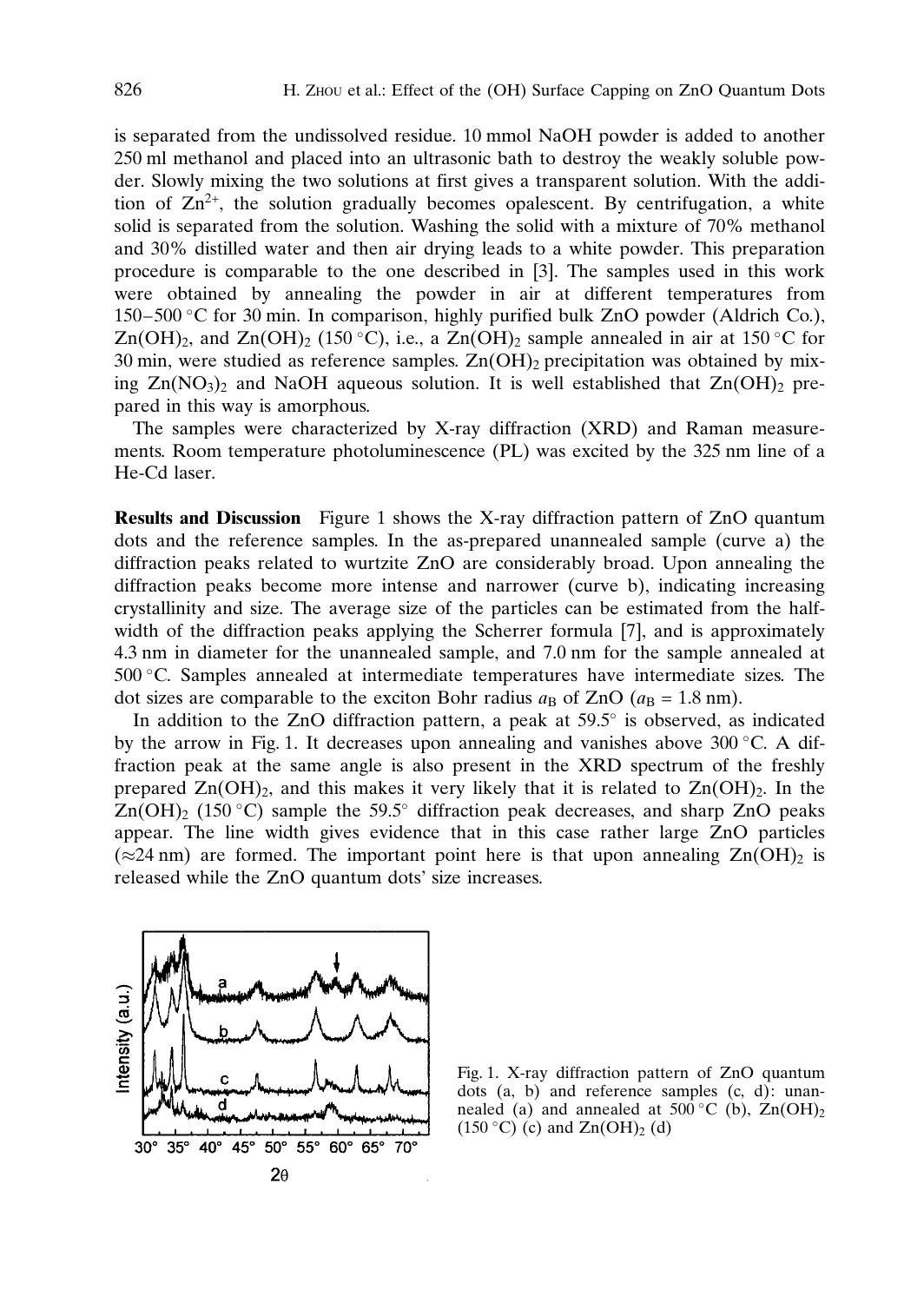

Fig. 2. Dependence of the OH vibration upon annealing temperature. The inset shows Raman spectra of ZnO quantum dots and bulk ZnO in the range from 2800 to 3600  $cm^{-1}$ 

Further evidence of the existence of  $Zn(OH)<sub>2</sub>$ , or at least of OH groups, is obtained from Raman spectroscopy (inset in Fig. 2). In the range from 3200 to 3600 cm<sup>-1</sup>, where the OH stretching mode should appear, we observe a strong broad and unstructured band in

the as-prepared ZnO quantum dots, while no signal is seen in the reference bulk ZnO. Upon annealing the intensity of this band rapidly decreases, as shown in Fig. 2.

Figure 3 shows the room temperature PL spectra of the ZnO quantum dots and the reference samples. The spectra are normalized to the maximum intensity. The green and UV emission bands are observed in most samples. For the unannealed ZnO quantum dots (curve a), the green luminescence band with a maximum at  $2.34 \text{ eV}$  is very strong, while the UV peak around  $3.32 \text{ eV}$  is much weaker. The intensity ratio is around 0.09. Upon annealing, this ratio increases, and the UV band eventually evolves into an overwhelming sharp peak at 3.25 eV for the sample annealed at 500 °C (curve b). No obvious PL was detected for  $Zn(OH)$ . For the  $Zn(OH)$  annealed at 150 °C sample, the weak UV band and the strong visible band at  $2.16 \text{ eV}$  (curve c) should come from ZnO with much larger particle sizes. Only UV emission at 3.21 eV is observed for the reference bulk ZnO which is free of OH groups (curve d). It thus seems that, for ZnO quantum dots, the appearance of strong UV emission is closely related to the annealing process.

We now discuss the appearance of the strong UV emission in ZnO quantum dots. As the dot size grows with annealing, it might be concluded that the strong UV emission is related to bigger particle size. Ifthis would be the case, even stronger UV emission should have been observed for the reference  $\text{Zn}(\text{OH})_2$  (150 °C) sample, i.e., ZnO dots



with much bigger size (24 nm in diameter). This is, however, in contradiction with the observation. It is therefore not sufficient to correlate the strong UV emission in this work only with the growth of the particles.

Fig. 3. PL spectra of ZnO quantum dots (a, b) and reference samples (c, d) at room temperature: unannealed (a) and annealed at  $500\,^{\circ}$ C (b),  $Zn(OH)_{2}$  (150 °C) (c) and bulk ZnO (d)